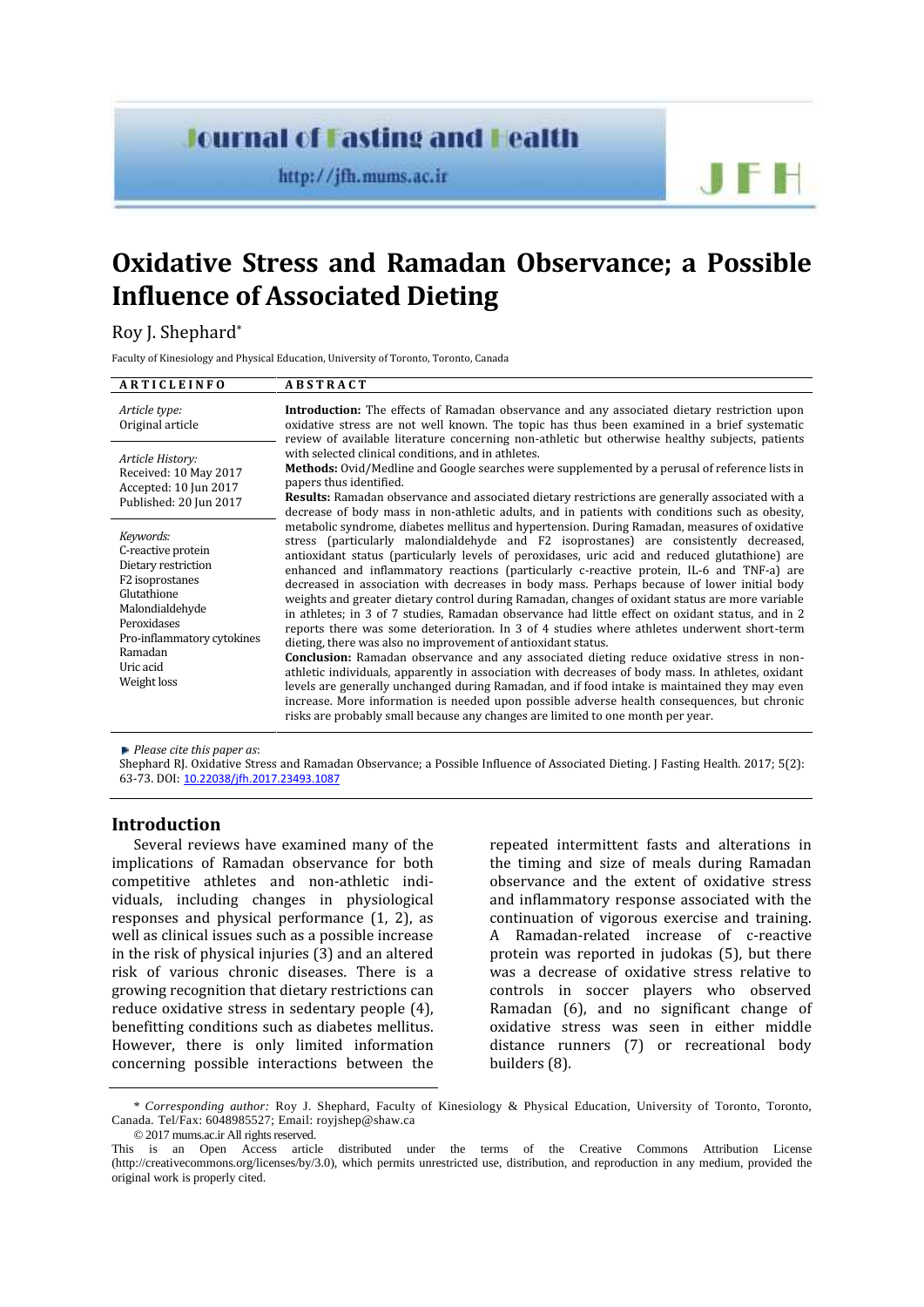Under resting conditions, the level of oxidative stress depends upon a balance between the generation of peroxides in the mitochondria, and their breakdown by peroxidases (9). An increase of metabolic rate increases peroxide formation, but the regular training of an athlete also increases the activity of peroxidases (10, 11), so that often the oxidant status of the well trained individual compares favourably with that of a non-athletic person. Exercise-related factors that can increase oxidative stress include muscle contractions of an intensity that temporarily occludes local blood flow, visceral under perfusion (12), and the inflammatory response associated with physical injury of the muscles (13). A moderate restriction of energy intake can decrease oxidative stress, at least in those who are initially obese (14). However, there is sometimes an increased ingestion of lipids during Ramadan, and this could increase oxidative stress (15). Likewise, any reduction in the intake of micronutrients could diminish the activity of various anti-oxidant enzymes, and thus increase oxidative stress (16).

The extent of change in these several variables during Ramadan depends greatly on the extent to which an individual modifies his or her lifestyle. Many obese people find the daytime fasting of Ramadan a good opportunity to lose excess fat through a decreased food intake, with a resulting decrease in their oxidative stress (14, 17). In contrast, athletes who attempt to maintain a normal training schedule generally begin Ramadan with an optimal body composition, and typically attempt to maintain a normal intake of nutrients by eating two large meals during the hours of darkness. In 15 studies of athletes, 4 groups showed some decrease of energy intake during Ramadan, but in the remaining 11 reports there was no significant change (18). Body mass decreased during Ramadan in 14 of 23 studies of athletes, but this was due more to loss of fluid than to an inadequate energy intake (18). Such dehydration could in itself increase oxidative stress by increasing the production of reactive oxygen species, inactivating antioxidant enzymes or both (19). If the athlete is successful in maintaining energy intake during Ramadan, there is no reason to anticipate that an athlete will develop a deficiency of micro-nutrients. However, in order to ingest the required energy in two rather than three daily meals, there is

often an increased intake of fat, which can predispose to oxidative stress (20). Glycogen reserves may also be reduced during Ramadan, particularly if vigorous activities are pursued during the afternoons, and this predisposes to oxidative stress, probably because a substantial proportion of energy expenditure is derived from body fat once glycogen reserves have been depleted (21, 22). Any other dietary changes, such as an increased intake of fresh fruit and vegetables could also modify oxidative stress during Ramadan (23). Plasma amino acids are a potential source of anti-oxidant activity (24), but during Ramadan their concentrations may fall because of increased hepatic gluconeogenesis. Finally, some athletes moderate their training schedule during Ramadan, and this could lead to an associated decrease of peroxidase activity. However, recent research suggests that it is quite feasible for athletes to observe Ramadan and yet maintain a sufficient volume of high level of training to avoid any deterioration in fitness (25-27).

In the light of these issues, the aims of this brief review are thus to examine possible factors that may alter an individual's level of oxidative stress during the observance of Ramadan, particularly alterations in the timing and size of meals and the effects of any associated deliberate dieting. Available empirical evidence on this question is evaluated for both non athletic and athletic individuals.

# **Material and methods**

# *Search procedures*

A systematic search of Ovid-Medline from 1946 to March 2017 linking the terms Ramadan observance and dietary restriction to oxidative stress yielded only two reports on human subjects (28, 29), and one of these two articles referred to patients in the second trimester of pregnancy rather than to exercisers (29). However, substantial additional information on Ramadan observance and other forms of short and medium-term dietary restriction has been gleaned by repeated Google searches, and a careful review of reference lists in the articles that were found. Because the total volume of information was relatively limited, all available studies have been tabulated, but the limitations of individual investigations have been noted in the comments columns of the tables.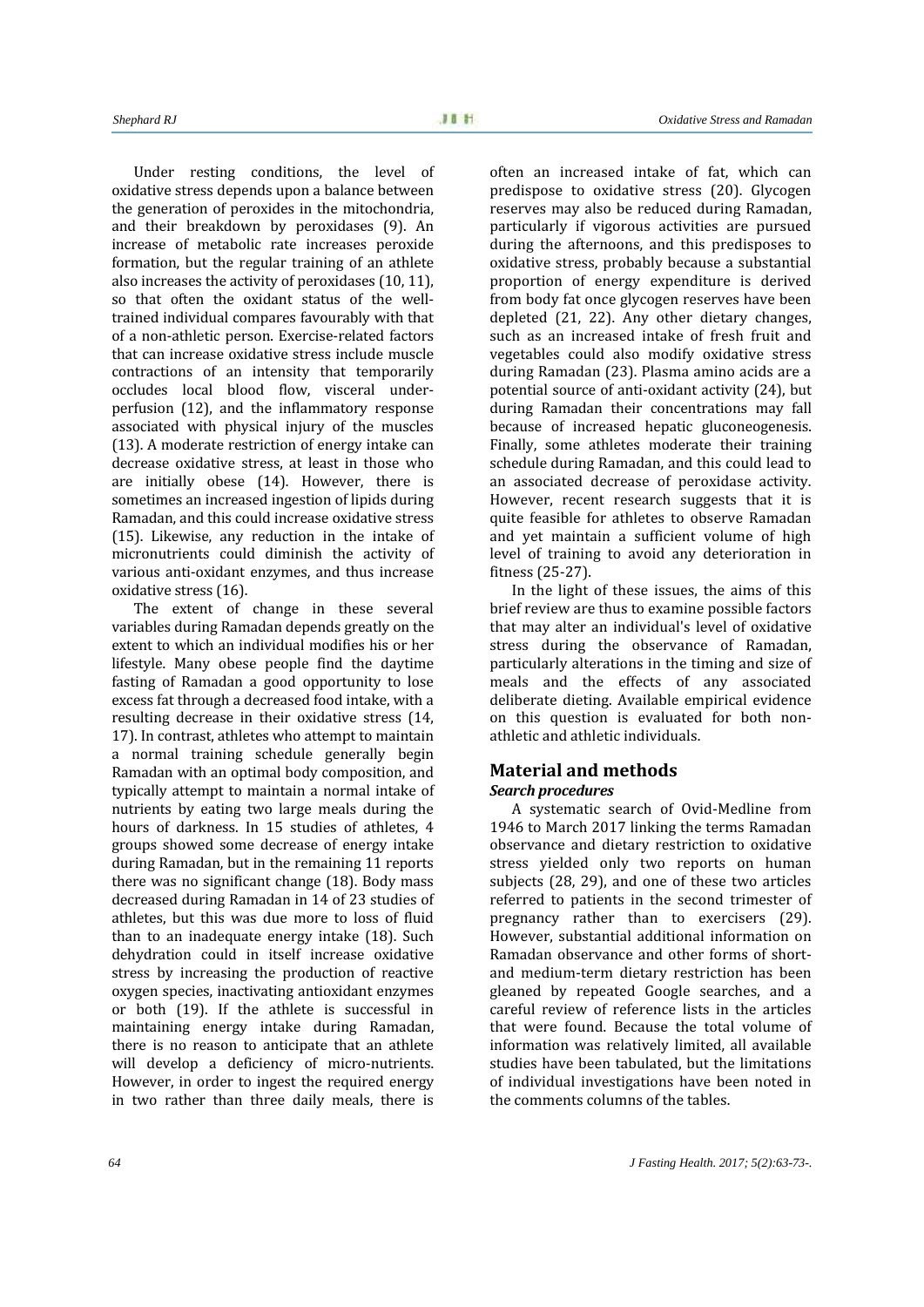# A total of 13 studies of oxidative stress and Ramadan observance and 3 other papers on

dietary restriction were found for non-athletic but otherwise healthy adults (Table 1). There

| Table 1. Oxidative stress in non-athletic but otherwise healthy subjects during Ramadan and other forms of dietary restriction |
|--------------------------------------------------------------------------------------------------------------------------------|
|                                                                                                                                |

| Author                    | Subjects                                                                        | Measures                                                                                                                                                                  | Response                                                                                                                               | Comments                                                                                                             |
|---------------------------|---------------------------------------------------------------------------------|---------------------------------------------------------------------------------------------------------------------------------------------------------------------------|----------------------------------------------------------------------------------------------------------------------------------------|----------------------------------------------------------------------------------------------------------------------|
|                           |                                                                                 | Ramadan                                                                                                                                                                   |                                                                                                                                        |                                                                                                                      |
| Akrami Mohajeri           | 58 healthy adults                                                               | Inflammatory chemokines                                                                                                                                                   | Reduced during                                                                                                                         | Small decrease of BMI                                                                                                |
| et al. (59)               |                                                                                 | (CXCL1, CXCL10)                                                                                                                                                           | Ramadan                                                                                                                                | during Ramadan                                                                                                       |
| Aksungar et al. (60)      | Healthy, non-obese<br>young adults (20 M,<br>20 F) vs. 28 matched<br>volunteers | c-reactive protein, IL-6 and<br>homocysteine                                                                                                                              | c-reactive protein, IL-6<br>and homocysteine all<br>reduced by Ramadan<br>observance, with<br>increased HDL/Total<br>cholesterol ratio | Ramadan required 12 h<br>fast per day. Body mass<br>changes not reported                                             |
| Al Hourani et al. (33)    | 57 healthy females                                                              | Uric acid                                                                                                                                                                 | No change of uric acid<br>during Ramadan                                                                                               | Significant decrease of<br>body mass                                                                                 |
| Asgary et al. (61)        | 50 healthy male<br>adults                                                       | Malondialdehyde                                                                                                                                                           | Decreased during<br>Ramadan                                                                                                            | Body mass not reported                                                                                               |
| Bahamman et al (36)       | 8 healthy males                                                                 | Malondialdehyde                                                                                                                                                           | No significant change<br>during Ramadan                                                                                                | Food intake and sleep<br>duration controlled                                                                         |
| El Ati et al. (30)        | 16 healthy young<br>women                                                       | Uric acid                                                                                                                                                                 | Increased during<br>Ramadan                                                                                                            | No change of body mass<br>or energy intake during<br>Ramadan, increased<br>proportion of fat and<br>protein          |
| Faris et al. (34)         | Healthy adults, 23 M,<br>27 F                                                   | Urinary $15 F_{2t}$ isoprostane                                                                                                                                           | No significant change<br>during Ramadan,<br>increased after<br>Ramadan                                                                 | Decrease of body mass<br>during Ramadan, adverse<br>change associated with<br>increase in body mass<br>after Ramadan |
| Faris et al. (62)         | Healthy adults, 23 M,<br>27 F                                                   | IL-1β, IL-6, $TNF\alpha$                                                                                                                                                  | Pro-inflammatory<br>cytokines greatly<br>reduced during<br>Ramadan                                                                     | Small decrease of body<br>mass during Ramadan                                                                        |
| Gumaa (63)                | 16 healthy males                                                                | Uric acid                                                                                                                                                                 | Increased over<br>Ramadan                                                                                                              | Subjects consumed high<br>carbohydrate diet during<br>Ramadan, body mass not<br>reported                             |
| Ibrahim et al. (28)       | Healthy adults, 9 M,<br>5 F                                                     | Serum malonaldehyde,<br>aspartate<br>aminotransferase, alanine<br>aminotransferase, creatine<br>kinase, red cell MDA,<br>glutathione, glutathione<br>peroxidase, catalase | Red cell MDA reduced<br>on 28th day of<br>Ramadan, no other<br>changes in measures<br>of oxidative stress                              | Small decrease of body<br>mass and lean body mass                                                                    |
| Lahdimawan<br>et al. (64) | 30 healthy males                                                                | Complement C3, inducible<br>nitric oxide synthase,<br>superoxide dismutase,<br>macrophage TNF- $\alpha$ and<br>IFN- $\gamma$                                              | Ramadan altered<br>macrophage<br>regulation and<br>signalling, reducing<br>macrophage oxidative<br>stress                              | Body mass not reported                                                                                               |
| Sayedda et al. (32)       | 20 male medical<br>students                                                     | Creatine phosphokinase                                                                                                                                                    | Reduction of CPK<br>during Ramadan                                                                                                     | Decrease of body mass                                                                                                |
| Sülü et al. (35)          | Healthy adults, 23 M,<br>22 F                                                   | Malondialdehyde,<br>glutathione                                                                                                                                           | Malondialdehyde<br>increased (significant<br>only in F), glutathione<br>decreased in M,<br>increased in F                              | No change of body mass<br>index during Ramadan                                                                       |
|                           |                                                                                 | Other forms of dietary restriction                                                                                                                                        |                                                                                                                                        |                                                                                                                      |
| Galasetti et al. (37)     | Healthy male adults, 9<br>reduced energy<br>intake, 10 control                  | F <sub>2</sub> isoprostanes, catalase,<br>myeloperoxidase, IL-6                                                                                                           | No differences from<br>control group with<br>110% energy intake;<br>decreased oxidative<br>stress in both groups                       | 25% reduction of energy<br>intake + exercise for 7<br>days only                                                      |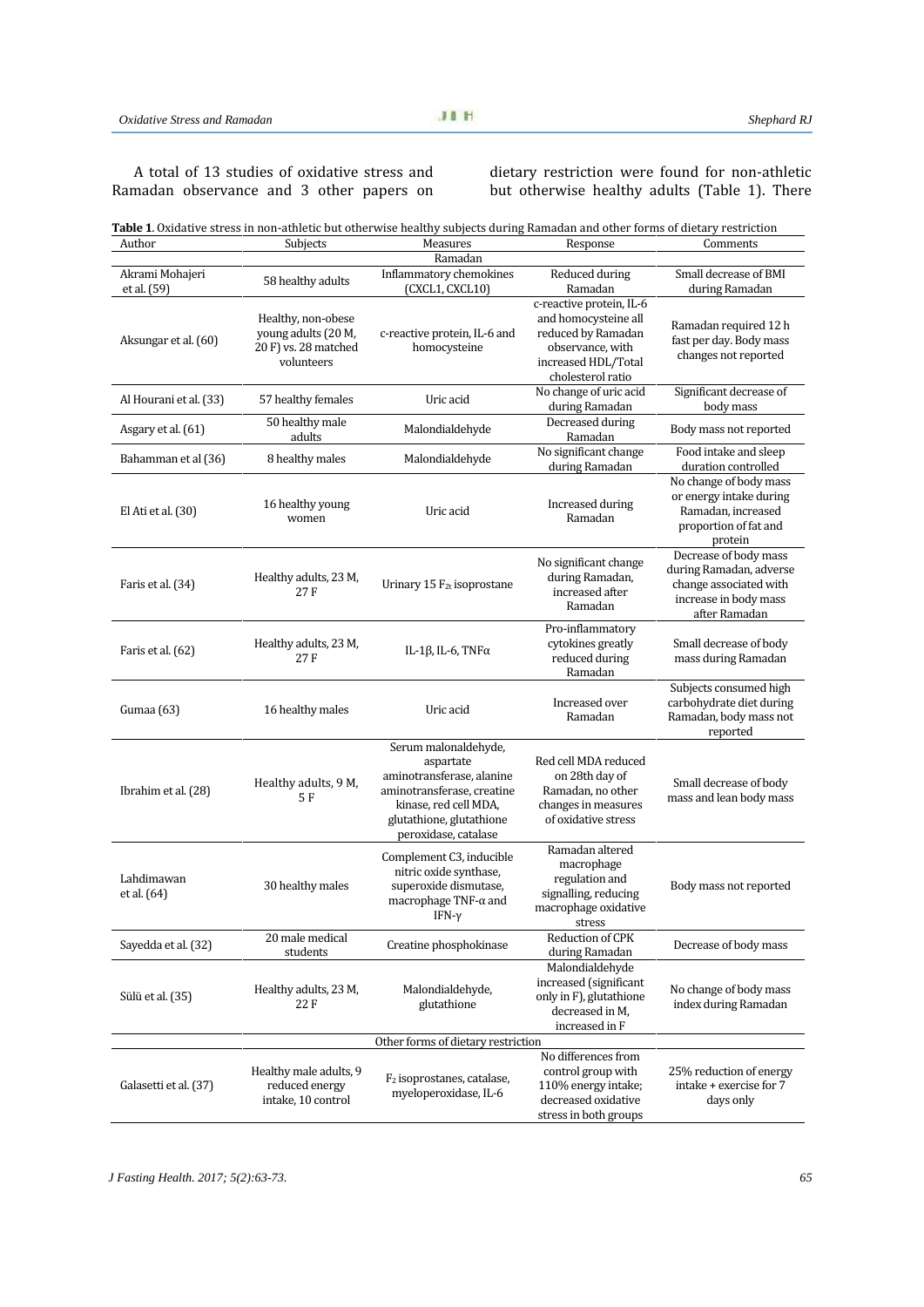| <b>Continuous of Table 1.</b>     |                                                   |                                                                                                                                            |                                                |                                                                                 |
|-----------------------------------|---------------------------------------------------|--------------------------------------------------------------------------------------------------------------------------------------------|------------------------------------------------|---------------------------------------------------------------------------------|
| Lee et al. $(39)$                 | 52 healthy females                                | Urinary malondialdehyde,<br>8-isoprostaglandin $F_{2a}$ (8-<br>$isoPGF$ ), $8-$<br>hydroxdeoxyyguanosine,<br>1.n6-<br>ethenodeoxyadenosine | Decrease of<br>malondialdehyde and<br>8-isoPGF | Fasting 7.2 (3-11 days),<br>7.5% decrease of body<br>mass                       |
| Velthuis-te Wierik<br>et al. (38) | 24 non-obese M (16<br>experimental, 8<br>control) | Catalase, glutathione<br>peroxidase. Superoxide<br>dismutase                                                                               | No change with<br>dieting                      | 20% reduction of energy<br>intake for 10 weeks, 7.4<br>kg decrease of body mass |

Note: M: male, F: female, BMI: body mass index, CXCL: a specific chemokine, HDL: high-density lipoprotein, IFN: interferon, IL: interleukin, MDA: malondialdehyde, PGF: prostaglandin F, TFN: tumour necrosis factor.

were also 17 relevant studies of patients with various clinical conditions, 10 in relation to Ramadan observance, and 7 with other forms of dietary restriction (Table 2). Athletes were

discussed in 11 reports, (7 in regard to Ramadan observance, 3 in competitors deliberately making short-term reductions in their body mass, and 1 involving longer-term dieting (Table 3).

**Table 2.** Studies of oxidant stress in individuals with clinical conditions during Ramadan obervance and during other types of dietary restriction

| Author                       | Subjects                                                                           | Measures                                                                        | Response                                                                                       | Comments                                                                                  |
|------------------------------|------------------------------------------------------------------------------------|---------------------------------------------------------------------------------|------------------------------------------------------------------------------------------------|-------------------------------------------------------------------------------------------|
|                              |                                                                                    | Ramadan                                                                         |                                                                                                |                                                                                           |
| Al-Shafei (65)               | 40 hypertensive patients,<br>40 controls                                           | Malondialdehyde,<br>glutathione                                                 | Malondialdehyde decreased<br>25, 23%, glutathione<br>increased 57, 53% during<br>Ramadan       | Body mass changes not<br>reported                                                         |
| Al-Shafei (23)               | 40 diabetic patients, 40<br>controls                                               | Malondialdehyde,<br>glutathione                                                 | Malondialdehyde decreased<br>47, 54\$, glutathione<br>increased 59.53% during<br>Ramadan       | Body mass changes not<br>reported                                                         |
| Asemi et al. (66)            | 27 F with polycystic ovary<br>syndrome                                             | Plasma NO levels,<br>glutathione, c-<br>reactive protein                        | NO and glutathione levels<br>increased relative to pre-<br>Ramadan values                      | No change in body mass,<br>glucose homeostasis or<br>lipid parameters                     |
| El Gendy et al. (67)         | 20 older diabetic patients,<br>20 controls                                         | Malonaldehyde,<br>glutathione                                                   | Malonaldehyde reduced 40,<br>58%, glutathione increased<br>241, 139% during Ramadan            | No significant change of<br>body mass, responses<br>unaltered by vitamin E<br>supplements |
| Khajafi et al. (40)          | 56 patients with stable<br>cardiac disease (45 M,<br>11F                           | c-reactive protein                                                              | ns. trend to decrease of c-<br>reactive protein during<br>Ramadan                              | No significant change of<br>body mass                                                     |
| Nematy et al. (41)           | 38 M, 44 F with coronary<br>or cerebrovascular<br>disease or metabolic<br>syndrome | c-reactive protein<br>homocysteine                                              | Unchanged by Ramadan                                                                           | No significant change of<br>food intake                                                   |
| Ozturk et al. (29)           | Women in second<br>trimester of pregnancy, 42<br>fasting, 30 non-fasting           | Total antioxidant<br>status, Total oxidant<br>status, oxidative<br>stress index | Total antioxidant status<br>higher in those observing<br>Ramadan                               | No difference of weight<br>gain in those observing<br>Ramadan                             |
| Radhakishun et al.<br>(68)   | 25 ethnic obese<br>adolescents                                                     | c-reactive protein                                                              | Decrease of c-reactive protein<br>during Ramadan                                               | No change of BMI                                                                          |
| Shariatpanahi et al.<br>(69) | 65 adult M with metabolic<br>syndrome                                              | c-reactive protein                                                              | Decreased during Ramadan                                                                       | Decrease of BMI                                                                           |
| ünalacak et al. (70)         | 10 obese males, 10 males<br>with normal BMI                                        | IL-2, IL-8, TNF- $\alpha$                                                       | Inflammatory cytokines all<br>reduced in Ramadan in both<br>groups                             | Decrease of BMI in both<br>groups during Ramadan                                          |
|                              |                                                                                    | Dieting                                                                         |                                                                                                |                                                                                           |
| Bastard et al. (71)          | 21 obese women, 8<br>controls                                                      | IL-6, TNF- $\alpha$ , c reactive<br>protein                                     | Decrease of IL-6 but<br>not TNF-α or c-<br>reactive protein in<br>obese women after<br>dieting | 3 weeks very low energy diet                                                              |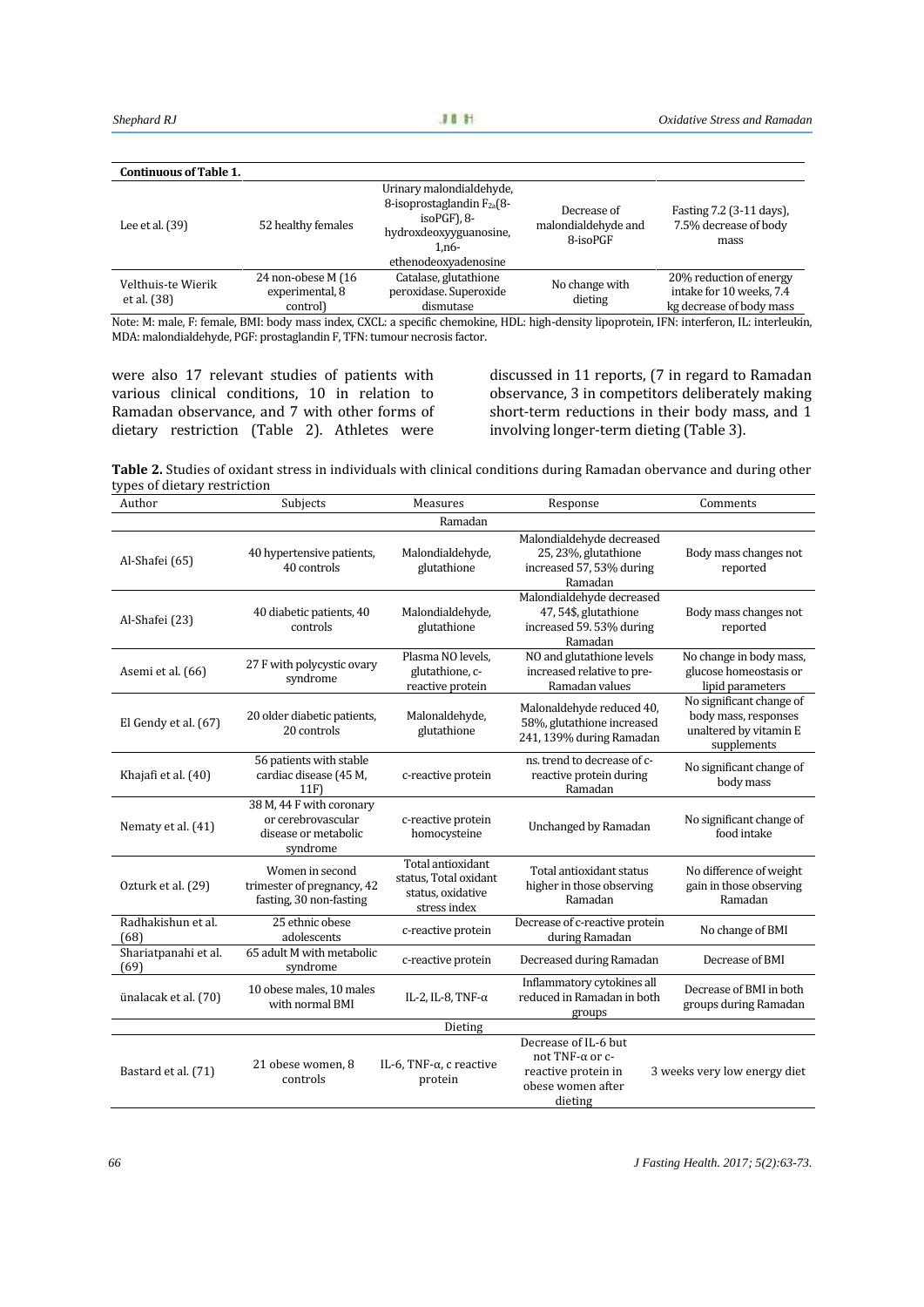| <b>Continuous of Table 2.</b> |                                                              |                                                                                                                                     |                                                                                                  |                                                                                              |  |
|-------------------------------|--------------------------------------------------------------|-------------------------------------------------------------------------------------------------------------------------------------|--------------------------------------------------------------------------------------------------|----------------------------------------------------------------------------------------------|--|
| Buchowski                     | Obese women (20                                              | $F_2$ -isoprostane, c-                                                                                                              | $F2$ isoprostane fell                                                                            | 25% reduction of energy                                                                      |  |
| et al. (14)                   | test, 20 control)                                            | reactive protein                                                                                                                    | within 5 days                                                                                    | intake                                                                                       |  |
| Heilbronn et al. (72)         | 40 overweight adults                                         | Protein carbonyls,<br>DNA damage assessed<br>by comet-tail<br>formation                                                             | No change of protein<br>carbonyls but<br>decrease of DNA<br>damage in all<br>intervention groups | 25% energy deficit vs. energy<br>deficit + exercise, vs. very low<br>energy diet vs. control |  |
| Johnson et al. (73)           | 10 obese subjects<br>with asthma                             | 8-isoprostane,<br>nitrotyrosine, protein<br>carbonyls, 4-<br>hydroxynonenal, uric<br>acid, TNF- $\alpha$                            | All markers improved<br>with dieting                                                             | 80% reduction of food intake<br>alternate days for 8 weeks                                   |  |
| Meydani et al. (74)           | 46 overweight adults                                         | Glutathione<br>peroxidase,<br>superoxide<br>dismutase, catalase,<br>plasma protein<br>carbonyls, 8-epi-<br>prostaglandin $F2\alpha$ | Glutathione<br>peroxidaseincreased,<br>plasma protein<br>carbonyls decreased<br>with diet        | 10% or 30% energy<br>restriction for 6 months                                                |  |
| Tchernof et al. (75)          | 25 obese<br>postmenopausal<br>women                          | c-reactive protein                                                                                                                  | 32% decrease in c-<br>reactive protein                                                           | 14.5 kg average decrease<br>body mass over 14 months                                         |  |
| Wycherley<br>et al. (76)      | 29 obese diabetic<br>adults (16 diet, 13<br>diet + exercise) | Malondialdehyde                                                                                                                     | Malondialdehyde<br>reduced in both<br>groups                                                     | 12 week restricted diet (5<br>MJ/d                                                           |  |

Note: M: male, F: female, BMI: body mass index DNA: desoxy-ribonucleic acid, IL: interleukin, MJ: megajoules, NO: nitric oxide, ns: non-significant, TNF: tumour necrosis factor

| Table 3. Studies of oxidant stress in athletes during the observance of Ramadan, when "making weight," and during periods of |  |
|------------------------------------------------------------------------------------------------------------------------------|--|
| deliberate dieting                                                                                                           |  |

| Author                     | Subjects                                                                   | Measures                                                                                                        | Response                                                                                                                          | Comments                                                                         |
|----------------------------|----------------------------------------------------------------------------|-----------------------------------------------------------------------------------------------------------------|-----------------------------------------------------------------------------------------------------------------------------------|----------------------------------------------------------------------------------|
|                            |                                                                            | Ramadan                                                                                                         |                                                                                                                                   |                                                                                  |
| Abedelmalek<br>et al. (42) | 9 young males                                                              | IL-12 production<br>during exercise<br>(Wingate test)                                                           | Reduced IL-12 production<br>during Ramadan                                                                                        | 2.5 kg loss of body<br>mass during Ramadan                                       |
| Bouhlel et al. (44)        | 10 young<br>moderately-trained<br>male boxers                              | Malondialdehyde,<br>total oxidants.<br>catalase; c-reactive<br>protein, IL-6,<br>homocysteine                   | Ramadan observance had<br>no effect on oxidant stress<br>or inflammatory markers,<br>either before or after<br>repeated sprinting | Small decrease of body<br>mass and lean tissue<br>mass                           |
| Chaouachi et al. (5)       | 15 elite male judoka                                                       | Blood vitamin A and E<br>content, c-reactive<br>protein, homocysteine                                           | 57% increase of c-reactive<br>protein by end of<br>Ramadan; increase of<br>vitamin A, decrease of<br>vitamin E.                   | No change of energy<br>intake or training; 12-<br>13 h daily fast for<br>Ramadan |
| Chennaoui, et al. (7)      | 8 male middle<br>distance runners                                          | c-reactive protein IL-6                                                                                         | 133% increase of IL-6<br>during Ramadan, but ns.<br>trend to decrease of c-<br>reactive protein                                   | No change of body<br>mass, 13 h daily fast                                       |
| Hammouda<br>et al. (43)    | 20 male adolescent<br>soccer players                                       | Total antioxidant<br>status, uric acid,<br>creatine<br>phosphokinase<br>following YoYo<br>intermittent exercise | CPK, TAS and uric acid<br>higher morning than<br>evening during Ramadan;<br>evening shows significant<br>decrease                 | Decrease of body mass<br>during Ramadan                                          |
| Maughan et al. (6)         | 78 male adolescent<br>soccer players, 48<br>observing Ramadan              | c-reactive protein                                                                                              | Decrease of creactive<br>protein in fasting and non-<br>fasting subjects, but more<br>persistent in those fasting                 | 0.7 kg decrease of body<br>mass in observant<br>subjects                         |
| Trabelsi et al. (8)        | 16 male recreational<br>body builders, 8 fed<br>normally during<br>Ramadan | Uric acid, c-reactive<br>protein                                                                                | No change of c-reactive<br>protein, but increase of<br>uric acid during<br>Ramadan                                                | Food intake unchanged                                                            |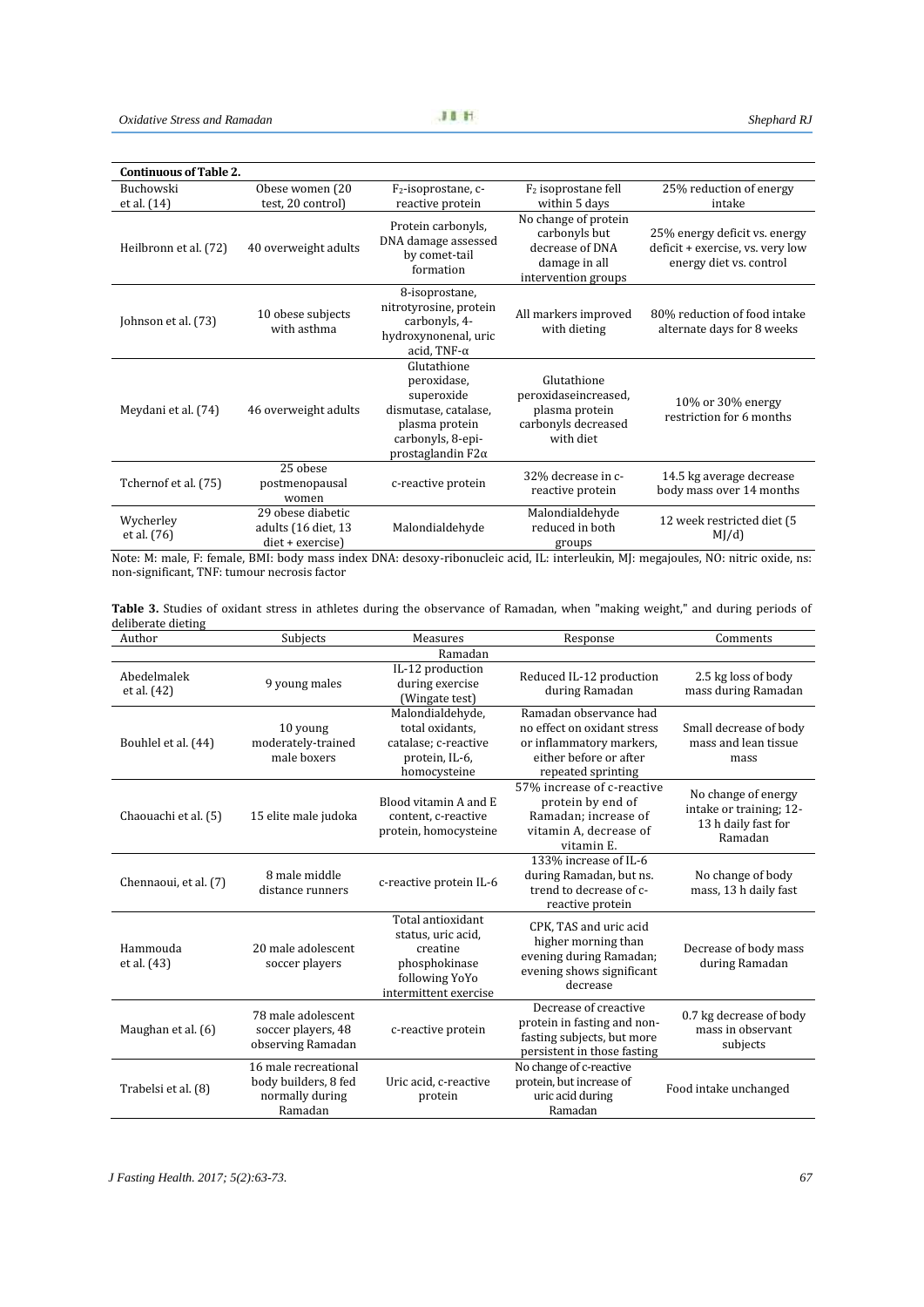| <b>Continuous of Table 3.</b>                                |                                                                                 |                                            |                                                                                |                                                                                                                               |  |
|--------------------------------------------------------------|---------------------------------------------------------------------------------|--------------------------------------------|--------------------------------------------------------------------------------|-------------------------------------------------------------------------------------------------------------------------------|--|
| Athletes reducing body mass to meet specific weight category |                                                                                 |                                            |                                                                                |                                                                                                                               |  |
| Degoute et al. (45)                                          | 20 judoka, 10 lost 5%<br>body mass                                              | Uric acid                                  | Greater increase with<br>exercise in those<br>losing 5% body mass              | 5% loss of body mass for<br>one week prior to<br>competition                                                                  |  |
| Finaud et al. (46)                                           | 20 male judoka, 10<br>reducing body mass<br>by 5% in week before<br>competition | Conjugated diene<br>accumulation           | Competition causes<br>similar change of<br>oxidant stress in 2<br>groups       | 5% loss of body mass for<br>one week prior to<br>competition                                                                  |  |
| Suzuki et al. (47)                                           | 16 female judoka, 8<br>reducing body mass                                       | Oxidative burst<br>activity of neutrophils | Decrease of<br>neutrophil phagocytic<br>activity with decrease<br>of body mass | 3.2 kg loss of mass in<br>experimental group, no<br>change in controls                                                        |  |
| Deliberate dieting                                           |                                                                                 |                                            |                                                                                |                                                                                                                               |  |
| Rankin et al. (47)                                           | 20 trained male<br>cyclists                                                     | Glutathione,<br>glutathione<br>peroxidase  | Glutathione<br>antioxidant system<br>enhanced with<br>dieting                  | 4 days restricted energy<br>intake with protein<br>supplements; negative<br>nitrogen balance, 2.7 kg<br>decrease of body mass |  |

Note: CPK: creato-phophokinase, IL: interleukin, TAS: total antioxidant status

## **Results**

# *Markers of oxidative stress, anti-oxidant status and inflammatory reactions*

A wide variety of methods have been used to assess oxidant stress, antioxidant status and inflammatory reactions in empirical studies of Ramadan and other forms of dietary restriction (Table 1-3). In 44 studies, the most popular markers of oxidative stress were levels of malondialdehyde (11 studies) and F2 isoprostanes (5 studies). The commonest assessments of antioxidant status were the activity of peroxidases (7 studies), and concentrations of uric acid (6 studies) and reduced glutathione (7 studies). The most frequently used indices of inflammatory reactions were concentrations of c-reactive protein (12 studies), IL-6 (6 studies) and TNF-a (5 studies).

The wide variety of methodologies limits the possibility of making comparisons between reports. In general, conclusions do not seem to have been affected by the technique that was used, but care is needed in interpretation of changes in uric acid and IL-6 concentrations. Thus, in one study an increase in uric acid levels seems to have been due to an increased intake of protein rather than an enhanced anti-oxidant status during Ramadan (30). In a second study, an increased concentration of IL-6 could reflect attempts to mobilize intramuscular carbohydrate stores rather than an inflammatory reaction (31).

#### *Non-athletic subjects*

In 8 of 13 studies on non-athletic subjects, oxidant status was improved during Ramadan observance (Table 1), and in one other report, creatine phosphokinase levels were reduced (32). However, in one of these studies (30), an increase of uric acid could possibly reflect an increased protein intake rather than an alteration of oxidative stress. One investigation found no change of uric acid concentrations despite a significant decrease of body mass (33), and a second report found no change of urinary 15 F2t isoprostane levels during Ramadan, despite a small decrease of body mass (34). Following Ramadan, this same group of subjects showed an increase of urinary 15 F2t isoprostane over initial resting levels, associated with an increase of body mass that occurred at this time (34). Another investigation (35) found that during Ramadan there was an increase of malondialdehyde in female subjects, and an increase of glutathione levels in the females, but a decrease in the male subjects. A final report (36) examined 8 healthy men where both dietary intake and sleep were controlled during Ramadan; this investigation found no significant changes of malondialdehyde levels during Ramadan.

Only 9 of the cited 13 reports commented on changes of body mass during Ramadan observance, but in 6 of these 9 studies a decrease of body mass was associated with the intermittent fasting. One report where there was no change of body mass still observed an increase of uric acid concentration during Ramadan (31), but in another study the female participants showed an increase of malondialdehyde, and the men a decrease of glutathione levels during Ramadan (35). The final study (36), where dietary intake was controlled saw no changes in malondia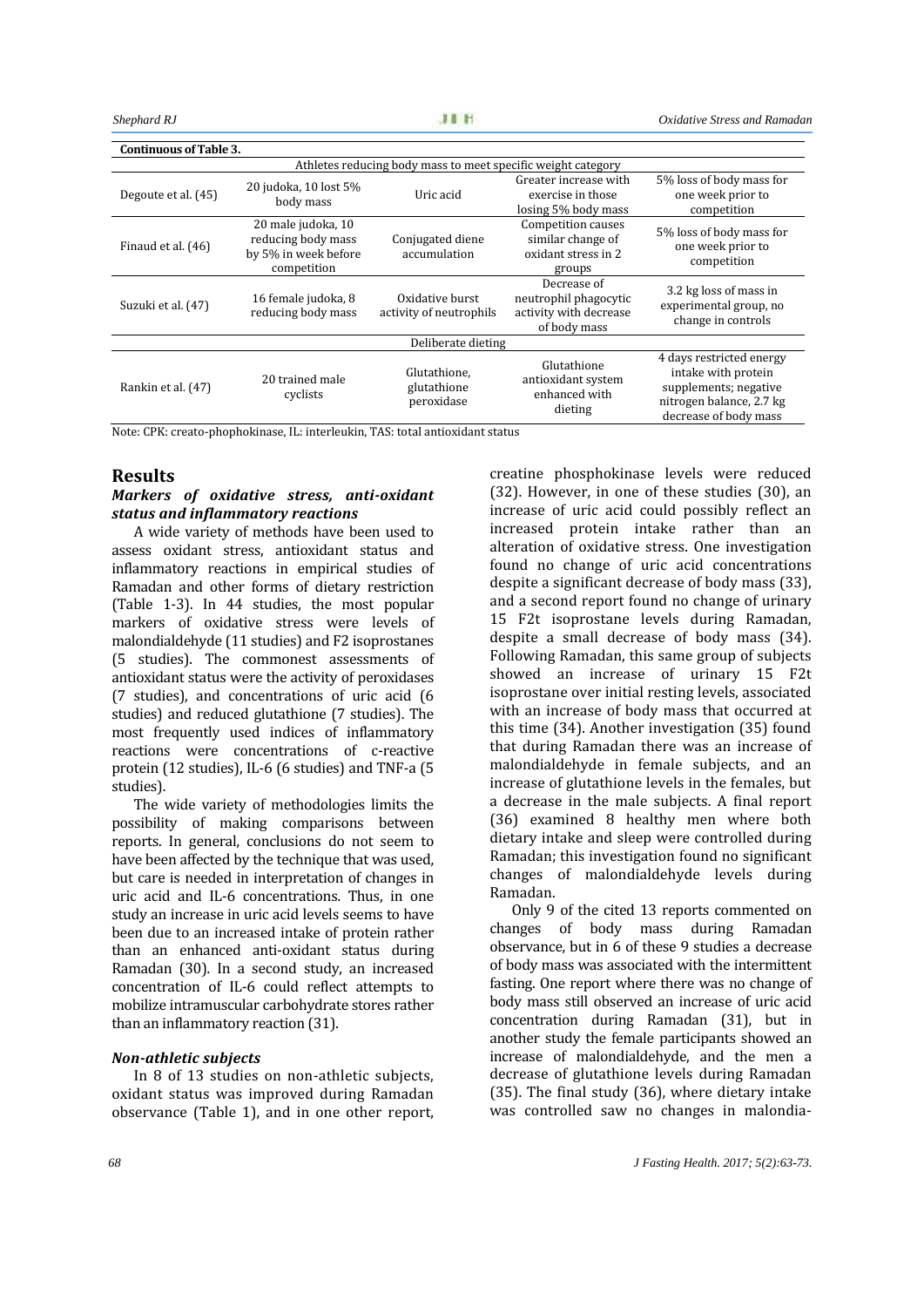ldehyde levels during Ramadan.

In one report where dietary restriction was combined with increased exercise (a 25% reduction of energy intake for 7 days) there was a decrease of oxidative stress, although this was no greater than in a control group that undertook the same exercise without dietary restriction (37). A second study (38) imposed a 20% reduction of energy intake for 12 weeks, but it found no changes in the activities of glutathione, catalase, peroxidase or superoxide dismutase. A third report described responses to fasting for an average of 7.2 days, with a 7.5% decrease of body mass (39); this regimen was associated with decreases in malondialdehyde and 8 iso-prostaglandin F.

### *Patients with clinical conditions*

In patients with clinical conditions, 8 of 10 mormal. Trab<br>dies showed an improvement of oxidant recreational studies showed an improvement of oxidant status during Ramadan (Table 2). In one of the 2 remaining reports, there was a non-significant trend to a decrease of c-reactive protein during Ramadan (40). The final study showed no Meithe change of either c-reactive protein or Those change of either c-reactive protein homocysteine concentrations (41). These last 2 studies showed no significant decrease of body mass or food intake during Ramadan. However, there was also no significant decrease of body mass in 3 of the 7 studies where oxidative stress was reduced during Ramadan. Oxidative stress was reduced in all 7 of the studies where other forms of dietary restriction were imposed (Table 2).

#### *Athletes*

In terms of oxidative stress, the response of athletes to Ramadan observance was varied (Table 3). Two reports found an enhanced tolerance of an acute bout of exercise. In 9 physical education students, the production of IL-12 following completion of a Wingate test was less during Ramadan than during the control period (42); in this group, there was also a 2.5 kg decrease of body mass during Ramadan. Hammouda et al. (43) examined the responses of 20 male adolescent soccer players who performed intermittent exercise (a Yo-Yo test) morning and evening before, during and after Ramadan. During Ramadan, the evening data showed an increase in uric acid and total anti-oxidant status as measured by a colorimetric assay. This group also showed a

reduction of body mass during Ramadan. Three other studies found no change of oxidant status during Ramadan. Bouhlel et al. (44) examined 10 moderately trained boxers. Their subjects showed a small decrease of body mass and lean tissue mass during Ramadan, but there were no changes in malondialdehyde, homocysteine, total oxidants, catalase; c-reactive protein, or IL-6 concentrations. Maughan et al. (6) studied a group of 78 male adolescent soccer players; 48 of their subjects observed Ramadan, and the other 30 did not. The observant group showed a significant decrease of morning c-reactive protein values during weeks 2 and 4 of Ramadan; a similar decrease of c-reactive protein was seen in the 30 non-observant subjects in week 2, although by week 4, their values were no longer significantly lower than normal. Trabelsi and associates (8) studied 16<br>recreational body-builders: 8 observed recreational body-builders; 8 observed Ramadan, and the remaining 8 followed a normal feeding pattern, but both maintained their normal training pattern during Ramadan. Neither group changed their energy intake.<br>Those observing Ramadan showed a Those observing Ramadan showed a substantial increase of uric acid, but no change of c-reactive protein relative to the control group. In two reports, oxidant status appears to have worsened during Ramadan. Chaouachi et al. (5) studied 15 elite male judoka. There was no change of either energy intake or training during Ramadan, but by the end of Ramadan there was a 57% increase in levels of c-reactive protein and decreased levels of Vitamin E. Chennaoui et al. (7) followed 8 middle-distance runners. There were no significant changes of body mass during Ramadan, but an increased inflammatory reaction was suggested by increased IL- 6 levels; however, the IL-6 may have been playing a metabolic role, since levels of c reactive protein were decreased during Ramadan. Three studies examined the effects of "making weight" in judoka who deliberately reduced their body mass in the week prior to competition. Degoutte and associates (45) studied 20 national-level judoka. A half of this group reduced their body mass by 3.8 kg in the week prior to competition, mainly by decreasing their food intake from 11 MJ/d to 7 MJ/d; they showed an increase of uric acid relative to the control group, and this was attributed to increased protein catabolism. A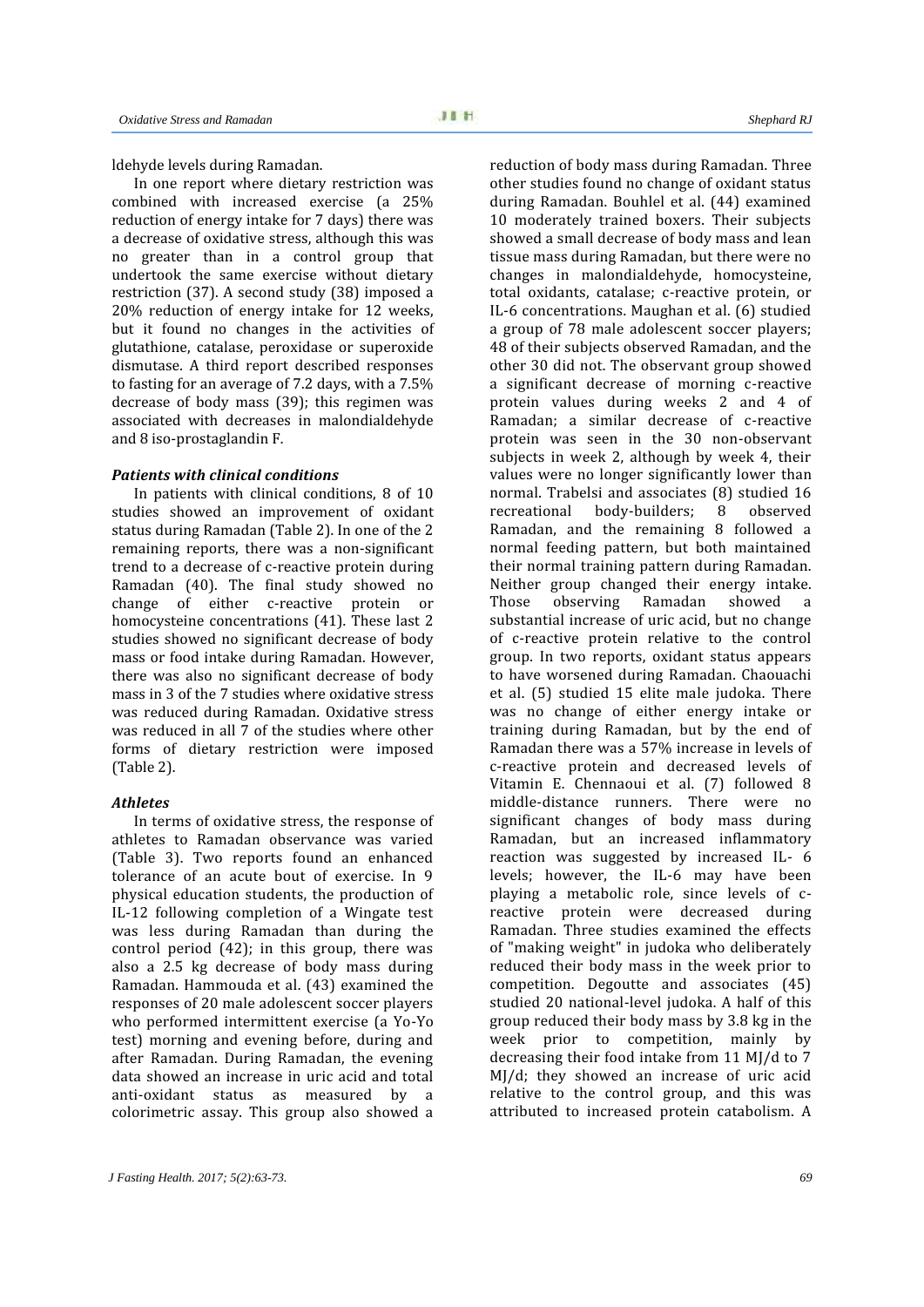second report from the same laboratory (46) looked at more specific measures of oxidative stress, including the lag phase before free radical induced oxidation, the maximum rate of oxidation, and maximum levels of conjugated dienes. In this study, there were no pre competitive differences between experimental and control groups, although on the day of competition the maximum rate of oxidation was reduced and the lag phase was increased in both groups of subjects. The third study concerned 16 female judoka, 8 of whom reduced their body mass by an average of 3.2 kg during the week prior to competition (47). Both experimental and control groups showed an increase of oxidative burst activity in their neutrophils during competitive activity, but the weight loss group also showed a reduction of neutrophil phagocytic activity. Rankin and associates (48) limited a group of 20 cyclists to an energy intake of 83 kJ/kg per day with protein supplements (whey or non-hydrolysed casein) for 4 days. This regimen led to a 2.7 kg decrease in body mass, with an increase of lymphocyte total glutathione and erythrocyte glutathione peroxidase. Despite these harbingers of an improved oxidant status, plasma lipid peroxidation was unchanged; possibly, the high initial antioxidant capacity of the athletes did not allow scope for any further improvement in oxidative status.

# **Discussion**

Commonly, Ramadan observance is associated with a small decrease in body mass. The literature is relatively consistent in showing that with such a scenario, as with other forms of dieting, oxidative stress is reduced in non-athletic but otherwise healthy adults, and in patients with various clinical conditions. However, most athletes enter the season of Ramadan with a low body fat content. In this group, efforts are often made to maintain a normal food intake during the intermittent fasting, and there may be little or no change in body mass. Athletes thus usually show no decrease of oxidant status over Ramadan, and in some competitors there may even be a small immediate increase of oxidative stress.

A prolonged increase of oxidative stress and/or a pro-inflammatory reaction could predispose to diabetes mellitus and the metabolic syndrome (49, 50), atherosclerosis (40, 51, 52), and carcinogenesis (53), with an acceleration of aging (54-56). However, the

limited magnitude of the changes observed in those athletes where oxidative stress was increased, and the relatively short-term nature of the changes associated with Ramadan<br>observance reduces the probability of observance reduces the probability substantial long-term adverse health effects. The main adverse effect of any increase in oxidant levels is likely to be upon the duration of muscle soreness, which is normally linked to increased creatine kinase activity and a pro-inflammatory reaction (Table 3). To the extent that creatine kinase release is a normal component of the response to resistance training, it is possible that changes in oxidant status may also be associated with an altered response to muscular training. However, there do not as yet seem to be any studies of delayed onset muscle soreness during Ramadan, and the one available small study of recreational body builders found no significant difference in gains of lean tissue between those who observed Ramadan and those who did not (8).

One important lifestyle recommendation for athletes observing Ramadan (1) would be to minimize oxidative stress by a compensatory increase in the intake of energy and fluids during the hours of darkness, building glycogen stores by eating a carbohydrate-rich diet at the evening meal, and eating a slowly digested lipid pre-dawn meal. Where possible, training sessions should be timed when plasma protein levels are likely to be high, and when the athlete is not competing, daytime reserves of glycogen and fluid should be conserved by resting in a cool environment.<br>Although many athletes choose to take Although many athletes choose to take<br>antioxidant supplements, there is little supplements, convincing evidence that these are helpful if the diet already contains adequate fruit and vegetables (57); such supplements may even reduce some of the health promoting effects of physical activity such as increased peroxidase activity and a reduced resistance to insulin (58).

# **Conclusion**

Ramadan observance commonly has a beneficial impact on oxidative stress in non athletic individuals, apparently because of associated dieting and a reduction in body fat. Ramadan is less likely to enhance oxidant status in athletes, particularly if a normal food intake is maintained. However, there is as yet little evidence that the observance of Ramadan by an athlete imposes sufficient oxidative stress to have a long-term adverse impact upon health.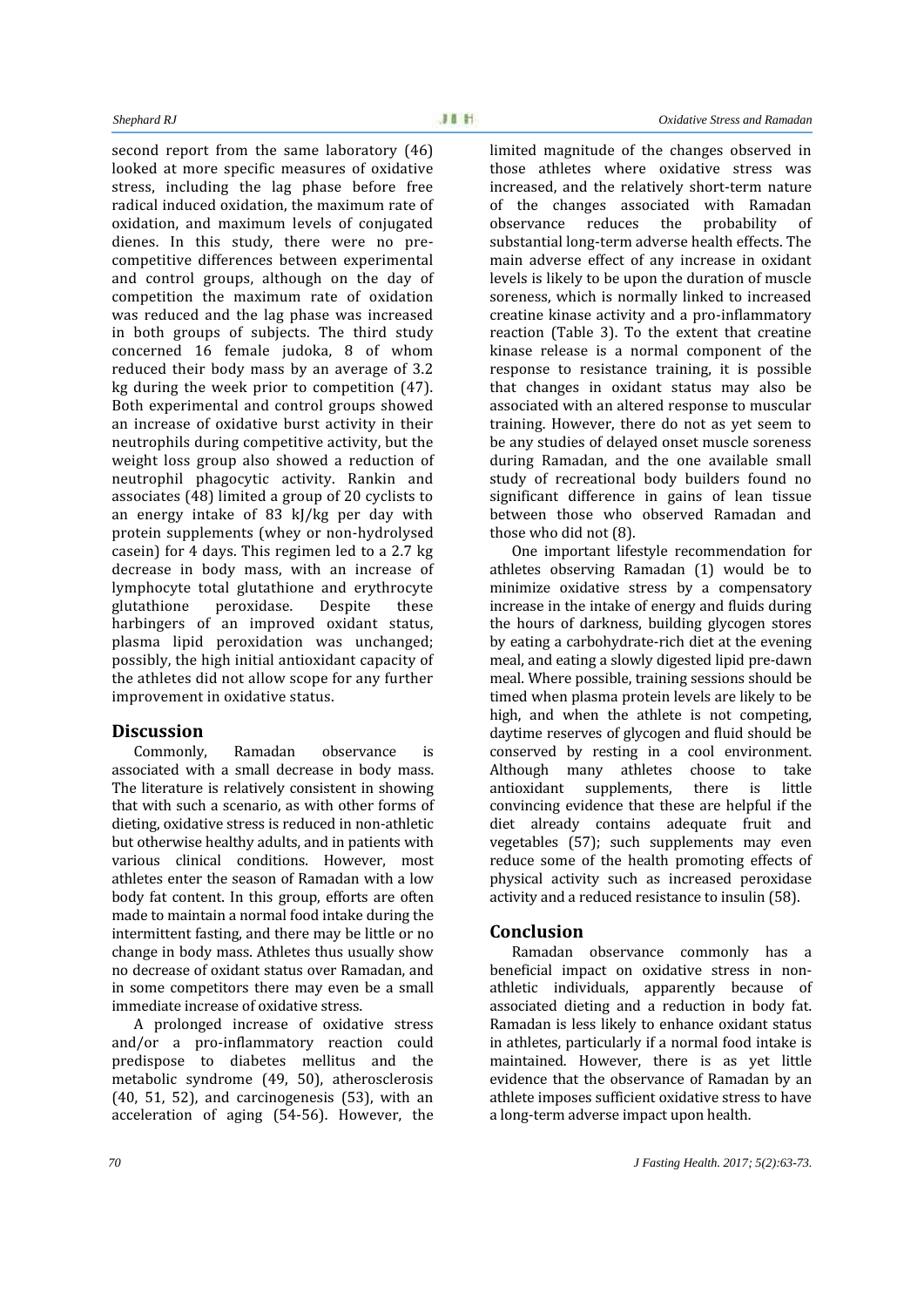# **References**

- 1. Shephard RJ. The impact of Ramadan observance upon athletic performance. Nutrients. 2012; 4(4):491-505.
- 2. Shephard RJ. Ramadan and sport: minimizing effects upon the observant athlete. Sports Med. 2013; 43(12):1217-41.
- 3. Shephard RJ. Ramadan and the risk of sport injuries. Clin J Sports Med. 2014; 24(5):361-3.
- 4. Vincent HK, Taylor AG. Biomarkers and potential mechanisms of obesity-induced oxidant stress in humans. Int J Obes. 2006; 30(3):400-18.
- 5. Chaouachi A, Coutts AJ, Wong del P, Roky R, Mbasaa A, Amri M, et al. Haematological, inflammatory, and immunological responses in elite judo athletes maintaining high training loads during Ramadan. Appl Physiol Nutr Metab. 2009; 34(5):907-15.
- 6. Maughan RJ, Leiper JB, Bartagi Z, Zrifi R, Zerguini Y, Dvorak J. Effect of Ramadan fasting on some biochemical and haematological parameters in Tunisian youth soccer players undertaking their usual training and competition schedule. J Sports Sci. 2008; 26(Suppl 3):S39-46.
- 7. Chennaoui M, Desgorces F, Drogou C, Boudjemaa B, Tomaszewski A, Deplesse F, et al. Effects of Ramadan fasting on physical performance and<br>metabolic, hormonal, and inflammatory inflammatory parameters in middle-distance runners. Appl Physiol Nutr Metab. 2009; 34(4):587-94.
- 8. Trabelsi K, Stannard SR, Maughan RJ, Jammoussi K, Zeghal K, Hakim A. Effect of resistance training during Ramadan on body composition, and markers of renal function, metabolism, inflammation and immunity in Tunisian recreational bodybuilders. Int J Sport Nutr Exerc Metab. 2012; 22(4):267-75.<br>Donoshow JH. Glutathione peroxidase and
- 9. Donoshow JH. Glutathione peroxidase oxidative stress. Toxicol Lett. 1995; 82-83:395-8.
- 10. Venditti P, Di Meo S. Effect of training on antioxidant capacity, tissue damage and endurance of adult male rats. Int J Sports Med. 1997; 18(7):497-502.
- 11. Bogdanis GC, Stavinrou P, Fatouros IG, Philippou A, Chatzinikolaou A, Draganidis, D, et al. Short term high-intensity interval exercise training attenuates oxidative stress responses and improves antioxidant status in healthy humans. Food Chem Toxicol. 2013; 61:171-7.
- 12. Gonzalez-Fleche B, Reides C, Cutrin JC, Liesuy SF, Boveris A. Oxidative stress produced by suprahepatic occlusion and reperfusion. Hepatology. 1993; 18(4):881-9.
- 13. Closa D, Folch-Puy E. Oxygen free radicals and the systemic inflammatory response. IUBMB Life. 2004; 56(4):185-91.
- 14. Buchowski MS, Hongu N, Acra S, Wang L, Warolin J, Roberts LJ 2nd. Effect of modest caloric

restriction on oxidative stress in women, a randomized trial. PLoS One. 2012; 7(10):e47079.

- 15. Folmer V, Soares JC, Gabriel D, Rocha JB. A high fat diet inhibits D-aminolevulinate dehydratase and increases lipid peroxidation in mice. J Nutr. 2003; 133(7):2165-70.
- 16. Evans P, Halliwell B. Micronutrients: oxidant/ antioxidant status. Br J Nutr. 2001; 85(Suppl 2): S67-74.
- 17. Skrha J. Effect of caloric restriction on oxidative markers. Adv Clin Chem. 2009; 47:223-47.
- 18. Khaled T, Ahmed C, Zohra G, Choumous K, Zouheir S, Mounir ZK, et al. Physical activity during Ramadan fasting: effects on body composition, hematological and biochemical parameters. IOSR J Pharm. 2012; 2(5):33-41.
- 19. França B, Panek AD, Elutherio EC. Oxidative stress and its effect during dehydration. Comp Biochem Physiol A Mol Integr Physiol. 2007; 146(4):621-31.
- 20. Gregersen S, Samnocha-Bonet D, Heilbronn LK, Campbell LV. Inflammatory and oxidative stress responses to high carbohydrate and high-fat meals in healthy humans. J Nutr Metab. 2012; 2012:238056.
- 21. Dembach AR, Sherman WM, Simonsen JC, Flowers KM, Lamb DR. No evidence of oxidant stress during high intensity rowing. J Appl Physiol. 1993; 74:2140-5.
- 22. Bouhlel E, Salhi Z, Bouhlel H, Mdella S, Amamou A, Zaouali M, et al. Effect of Ramadan fasting on fuel oxidation during exercise in trained male rugby players. Diabetes Metab. 2006; 32(6):617-24.
- 23. Al-Shafei AI. Ramadan fasting ameliorates oxidative stress and improves glycemic control and lipid profile in diabetic patients. Eur J Nutr. 2014; 53(7):1475-81.
- 24. Mencci E, Mele MC. Amino acids and plasma antioxidant activity. Amino 12(3):373-7.
- 25. Chaouachi A, Chamari K, Roky R, Wong P, Mbazza A, Bartagi Z, et al. Lipid profiles of judo athletes during Ramadan. Int J Sports Med. 2008; 29(4):282-8.
- 26. Chaouachi A, Leiper JB, Souissi N, Coutts AJ, Chamari K. Effects of Ramadan intermittent fasting on sports performance and training: a review. Int J Sports Physiol Perform. 2009;  $4(4):419-34.$
- 27. Chaouachi A, Leiper JB, Chtourou H, Aziz AR, Chamari K. The effects of Ramadan intermittent fasting on athletic performance: recommendations for the maintenance of physical fitness. J Sports Sci. 2012; 30(Suppl 1):S53-73.
- 28. Ibrahim WH, Habib HM, Jarrar AH, Al Baz SA. Effect of Ramadan fasting on markers of oxidative stress and serum biochemical markers of cellular damage in healthy subjects. Ann Nutr Metab. 2008; 53(3-4):175-81.
- 29. Ozturk E, Balat O, Ugur MG, Yazixioglu C, Pence S,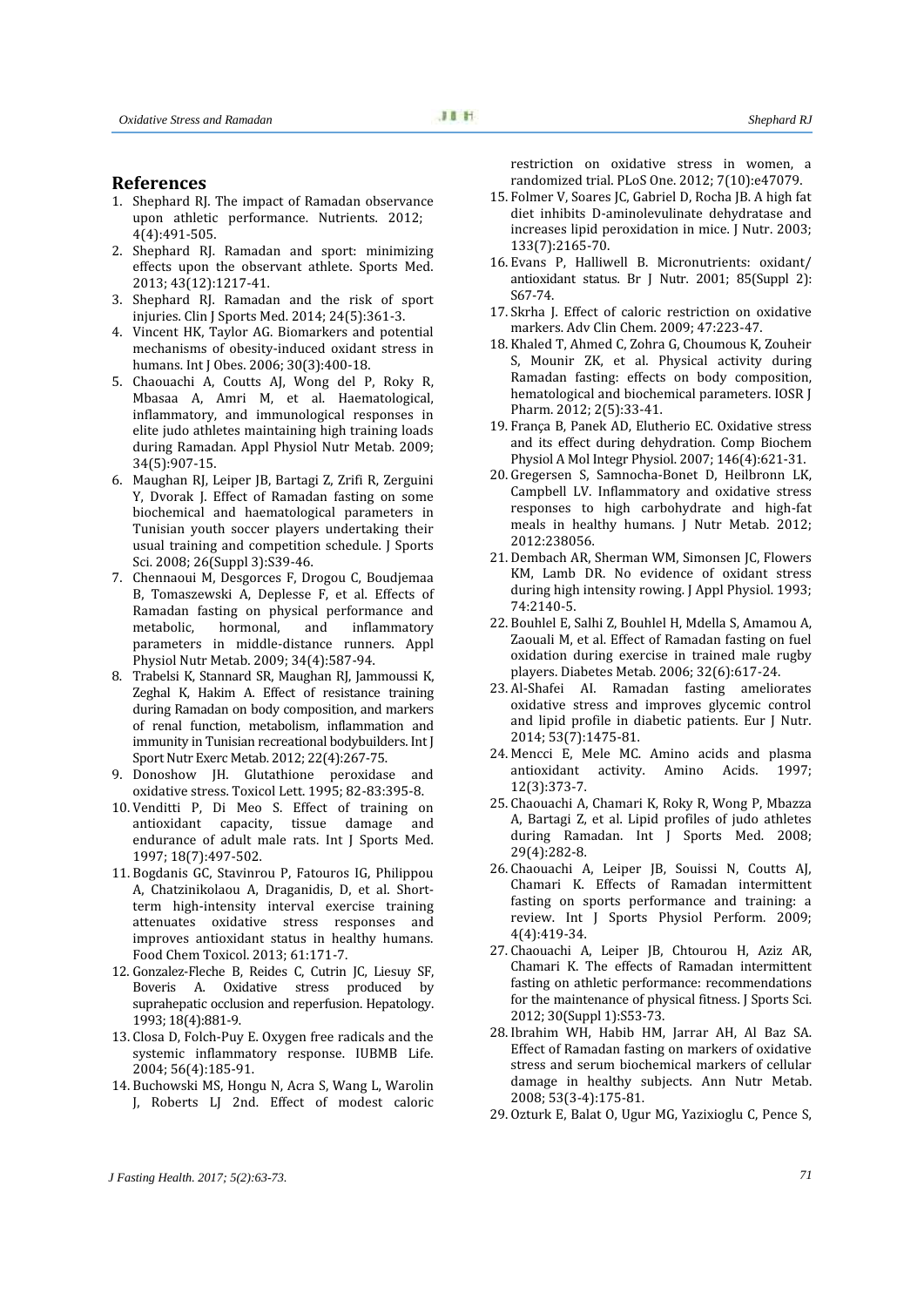Erel O, et al. Effect of Ramadan fasting on maternal oxidative stress during the second semester: a preliminary study. J Obstet Gynaecol Res. 2011; 37(7):729-33.

- 30. El Ati J, Bell C, Danguir J. Increased fat oxidation during Ramadan fasting in healthy women: an adaptive mechanism for body-weight maintenance. Am J Clin Nutr. 1995; 62(2):302-7.
- 31. Febbraio MA, Steensberg A, Keller C, Starkie RL, Nielsen HB, Krustrup P, et al. Glucose ingestion attenuates interleukin-6 release from contracting skeletal muscle in humans. J Physiol. 2003; 549(Pt 2):607-12.
- 32. Sayedda K, Kamal S, Ahmed QS. Effect of Ramadan fasting on anthropometric parameters, blood pressure, creatine phosphokinase activity, serum calcium and phosphprus in healthy students of Shri Ram Murti Smarak Institute of Medical Sciences. Natl J Physiol Pharm Pharmacol. 2013; 3(1):48-52.
- 33. Al Hourani HM, Atoum MF, Akel S, Hijjawi N, Awawadeh S. Effects of Ramadan fasting on some haematological and biochemical parameters. Jordan J Biol Sci. 2009; 2(3):103-8.
- 34. Faris MA, Husein RN, Al-Kurd RA, Al-Fararjeh MA, Bustanji YK, Mohammad MK. Impact of Ramadan intermittent fasting on oxidative stress as measured by urinary 15-f(21)-isoprostane. J Nutr Metab. 2012; 2012:802924.
- 35. Sülü B, Oztürk B, Güven A, Kilic K. The effect of long-term controlled fasting (the Ramadan model) on body mass index, blood biochemistry and oxidative stress factors. Turk Klin J Med Sci. 2010; 30(3):855-63.
- 36. BaHamman AS, Pandi-Perumal SR, Alzoghaibi MA. The effect of Ramadan intermittent fasting on lipid peroxidation in healthy young men while controlling for diet and sleep: a pilot study. Ann Thorac Med. 2016; 11(1):43-8.
- 37. Galasetti PR, Nemet D, Pescatello A, Rose-Gottrron C, Larson J, Cooper DM. Exercise, caloric restriction and systemic oxidative stress. J Invest Med. 2006; 54(2):67-75.
- 38. Velthuis-te Wierik EJ, van Leeuwen RE, Hendricks JF, Verhagen H, Loft S, Poulsen HE, et al. Short term moderate energy restriction does not affect indicators of oxidative stress and genotoxicity in humans. J Nutr. 1995; 125(10):2631-9.
- 39. Lee KH, Bartsch H, Nair J, You DH, Hong YC, Cho SH, et al. Effect of short-term fasting on urinary excretion of primary lipid peroxidation products and on markers of oxidative DNA damage in healthy women. Carcinogenesis. 2006; 27(7): 1398-403.
- 40. Khajafi HA, Bener A, Osman. M, Al Merri A, Al Suwaidi J. The impact of diurnal fasting during Ramadan on the lipid profile, hs-CRP, and serum leptin in stable cardiac patients. Vasc Health Risk Manag. 2012; 8:7-14.
- 41. Nematy M, Alinnezhad-Namaghi M, Rashed MM,

*Shephard RJ Oxidative Stress and Ramadan*

Mozhdehifard M, Saijadi SS, Akhlagi S, et al. Effects of Ramadan fasting on cardiovascular risk factors: a prospective observational study. Nutr J. 2012; 11:69-75.

- 42. Abedelmalek S, Souissi N, Takayuki A, Hadouk S, Tabka Z. Effect of acute maximal exercise on circulating levels of interleukin-12 during Ramadan fasting. Asian J Sports Med. 2011; 2(3):154-60.
- 43. Hammouda O, Chtourou H, Aloui A, Mairi MA, Chahed H, Miled A, et al. Does Ramadan fasting affect the diurnal variations in metabolic responses and total antioxidant capacity during exercise in young soccer players? Sport Sci Health. 2014; 10(2):97-104.
- 44. Bouhlel H, Bogdanis G, Hamila A, Miled A, Chelly MS, Denguezeli M, et al. Effects of Ramadan observance on repeated cycle ergometer sprinting and associated inflammatory and oxidative stress responses in trained young men. J Fasting Health. 2016; 4(1):39-47.
- 45. Degoutte F, Jouanel P, Bègue RJ, Colombier M, Lac G, Pecquignot JM, et al. Food restriction, performance, biochemical, psychological and endocrine changes in judo athletes. Int J Sports Med. 2006; 27(1):9-18.
- 46. Finaud J, Degoutte F, Scislowski V, Rouveix M, Durand D, Filaire E. Competition and food restriction effects on oxidative stress in judo. Int J Sports Med. 2006; 27(10):834-41.
- 47. Suzuki M, Nakaji S, Umeda T, Mochida N, Kojima A, Mashiko T, et al. Effects of weight reduction on neutrophil phagocytic activity and oxidative burst activity in female judoists. Luminescence. 2003; 18(4):214-7.
- 48. Rankin JW, Shute M, Heffron SP, Saker KE. Energy restriction but not protein source affects antioxidant capacity in athletes. Free Rad Biol Med. 2006; 41(6):1001-9.
- 49. Kotani K, Yamada T. Oxidative stress and metabolic syndrome in a Japanese female population. Australas J Ageing. 2012; 31(2):124-7.
- 50. Roberts CK, Sindhu KK. Oxidative stress and metabolic syndrome. Life Sci. 2009; 84(21- 22):705-12.
- 51. Fontana L, Meyer TE, Klein S, Holloszy JO. Long term calorie restriction is highly effective in reducing the risk for atherosclerosis in humans. Proc Natl Acad Sci U S A. 2004; 101(17):6659-63.
- 52. Magliano DJ, Liew D, Ashton EL, Sundarajan V, McNeil II. Novel biomedical risk markers for cardiovascular disease. J Cardiovasc Risk. 2003; 10(1):41-55.
- 53. Barocas DA, Motley S, Cookson MS, Chang SS, Penson DF, Dai Q, et al. Oxidative stress measured by urine F2-isoprostanelevel is associated with prostate cancer. J Urol. 2011; 185(6):2102-7.
- 54. Ames BN, Shigenaga MK. Oxidants are a major contributor to aging. Ann N Y Acad Sci. 1992; 663:85-96.

*70 J Fasting Health. 2017; 5(2):63-73.*